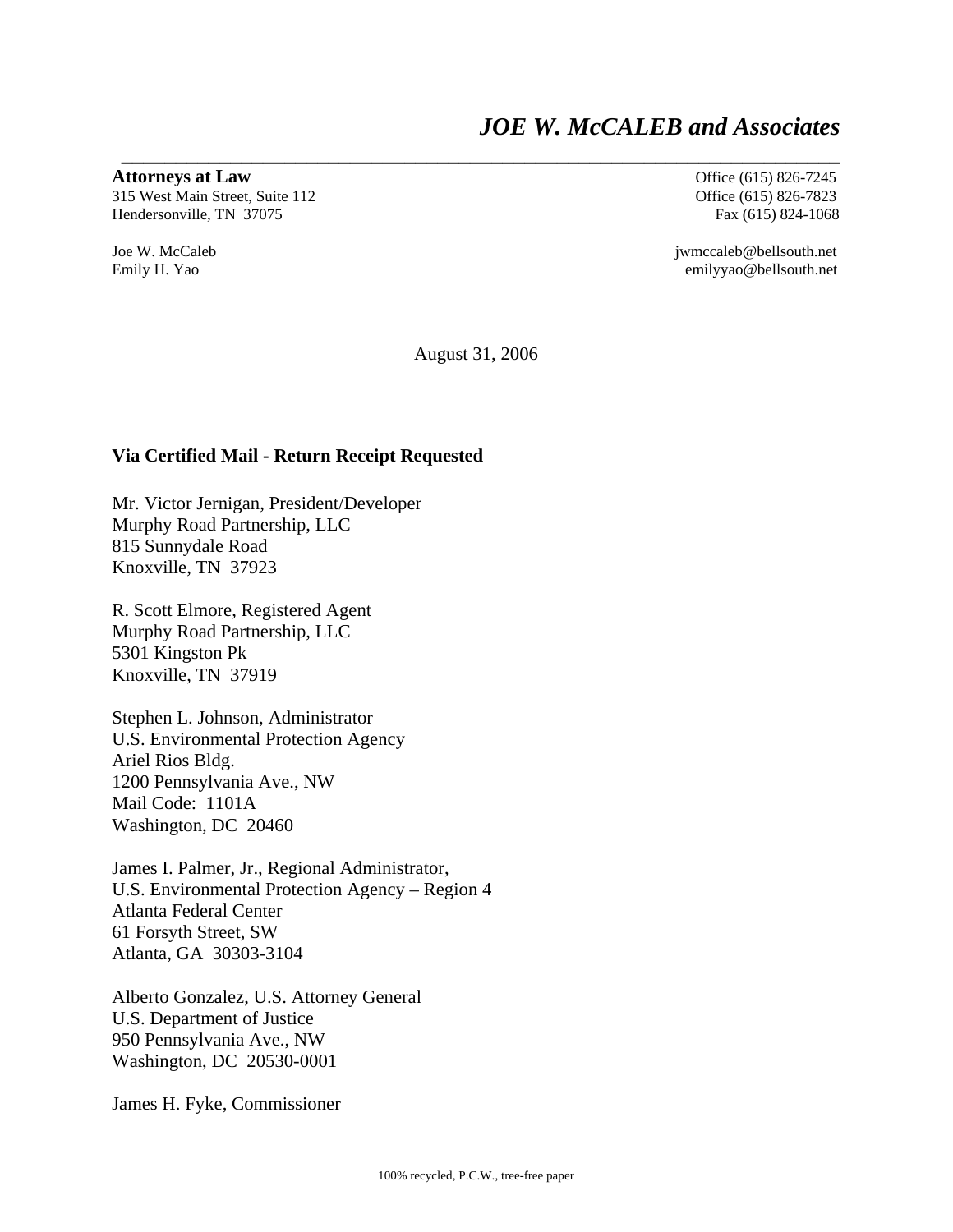Notice of Intent to Sue – Washington Square Condominiums Page 2 of 17

Tennessee Dept. of Environment & Conservation L & C Annex,  $1<sup>st</sup>$  Floor 401 Church Street Nashville, TN 37243

Paul E. Davis, Director Tennessee Dept. of Environment & Conservation - Division of Water Pollution Control L & C Annex,  $6^{\text{th}}$  Floor 401 Church Street Nashville, TN 37243-1534

#### RE: **NOTICE OF INTENT TO FILE SUIT UNDER THE CLEAN WATER ACT— KNOX COUNTY, TENNESSEE**

Dear Sirs,

I am writing on behalf of the Tennessee Clean Water Network, Inc. ("TCWN"), and on behalf of Mr. Charles S. McMillan and Mr. James A. McMillan et al. (hereinafter, "the McMillans et al." or "the McMillans") regarding violations of the Federal Water Pollution Control Act ("Clean Water Act," or "CWA," 33 U.S.C. § 1251 et seq.), the Tennessee Water Quality Control Act ("TN WQCA," T.C.A. § 69-3-101 et seq.), and other applicable federal and state law. You are each placed on notice that Murphy Road Partnership, LLC ("Murphy Road Partnership") has violated and continues to violate the CWA, the TN WQCA, and the terms and conditions of its National Pollution Discharge Elimination ("NPDES") Construction General Permit ("CGP") No. TNR 131644, issued by the Tennessee Department of Environment and Conservation ("TDEC"), by failing to adhere to certain terms and conditions of its permit, by causing pollutants to be discharged into a tributary of Love Creek and Murphy Creek, and by failing to obtain a NPDES CGP for certain construction activity and storm water discharge into impaired waters. This letter provides notice of the violations that have occurred, and continue to occur at or near the construction site, also known as "Washington Square Condominiums" (hereinafter referred to as "Washington Square"). By this letter, you are each placed on notice pursuant to Section 505(a)(1) and (b)(1)(A) of the Federal Clean Water Act ("CWA"), 33 U.S.C. § 1365(a)(1) and (b)(1)(A), that after the expiration of sixty (60) days from the date of this letter, TCWN and the McMillans et al. intend to file suit in federal court against Murphy Road Partnership, LLC under Section 505(a) for violations of the CWA, TN WQCA, and other applicable federal and state laws.

We are legal counsel for TCWN and the McMillans et al. in this action. Any response or correspondence related to this matter should be directed to this law firm at the letterhead address. This letter is to provide you with sixty days' notice of our clients' intent to file a citizen suit against Murphy Road Partnership, LLC, under Section 505 of the CWA, 33 U.S.C. § 1365, for the violations described herein.

#### **I. PARTIES**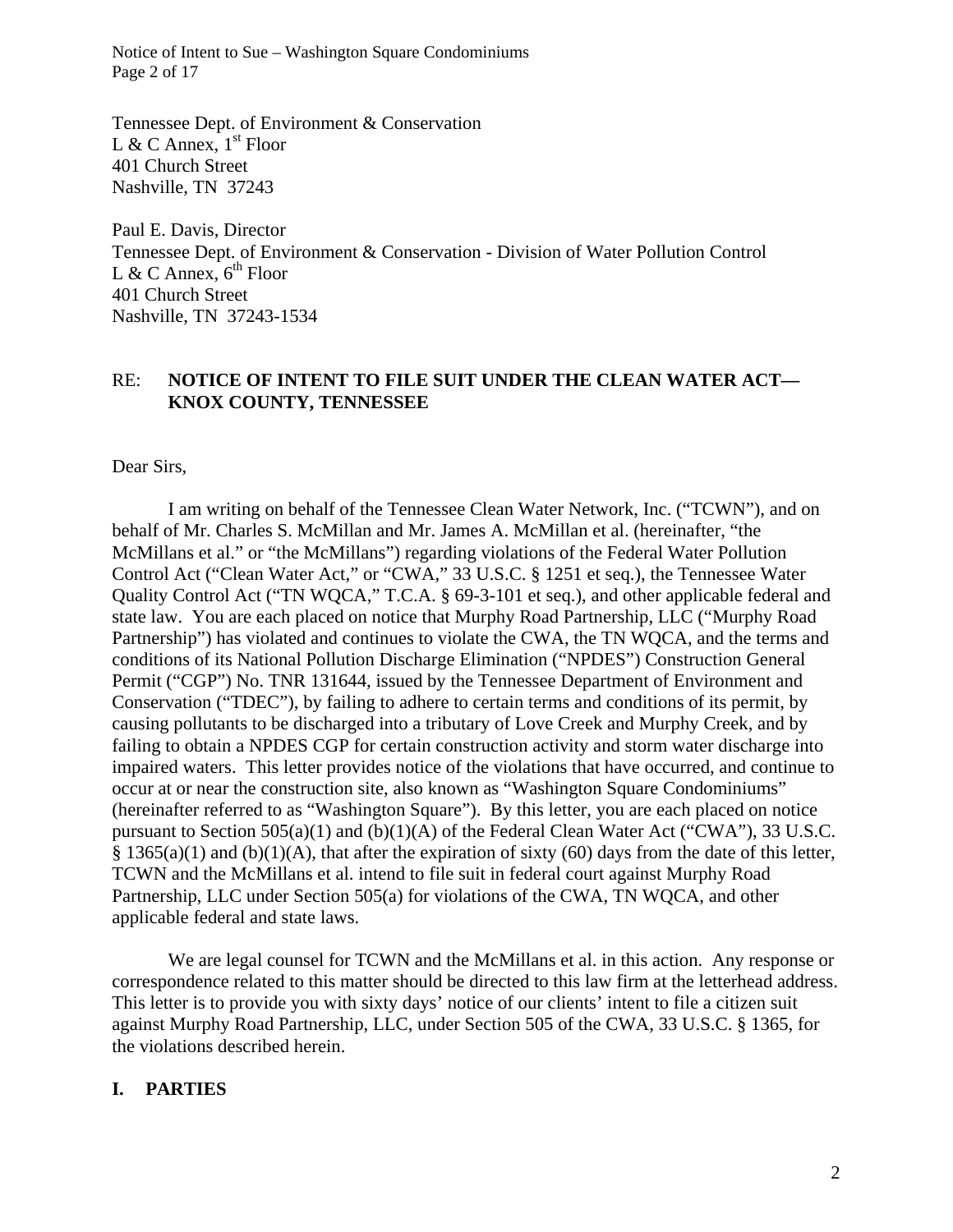Notice of Intent to Sue – Washington Square Condominiums Page 3 of 17

 TCWN is a statewide, Tennessee non-profit corporation, domiciled and headquartered in Knox County, Tennessee, 706 Walnut Street, Suite 200, Knoxville, Tennessee 37902. TCWN is composed of approximately 330 individual and organizational members. The stated purpose of TCWN, as recorded in its by-laws, includes the "education and promotion of the protection, restoration and enhancement of Tennessee's waters and the communities which depend upon them." TCWN is particularly concerned with and has championed the need for protection and improvement of water quality, habitat restoration, and the health and longevity of threatened and endangered species. Many of TCWN's members live in Knox County and the City of Knoxville and use and enjoy the local waters that are directly injured by the unauthorized discharge of pollutants to waters of the State and waters of the United States by Murphy Road Partnership, LLC.

 Both Charles S. McMillan and his son James A. McMillan are members of TCWN, as well as property owners in Knox County, 4715 McCampbell Drive, Knoxville, Tennessee, (and other nearby properties) that are directly affected by discharges of contaminated storm water and/or un-permitted non-storm water discharges originating from the Washington Square construction site, as under the ownership and direct supervision of Murphy Road Partnership, LLC. The McMillans own 179 acres of farmland, through which Murphy Creek flows, and which is located approximately three-fourths  $(34)$  of a mile directly downstream from the Washington Square construction site. A large portion of their property is frequently inundated by flood waters due to build-up of sediment in Murphy Creek, directly discharging from the Washington Square construction site. The increased flooding has prevented the use of farm land and pasture land, and has presented constant flood hazards, as well as detrimental impacts to the McMillans' cattle. Furthermore, the sediment-laden waters have not only resulted in an objectionable muddy-orange coloration of the water, but the excess sediment/siltation has rendered the creek water undrinkable for the McMillans' cattle herd. Murphy Road Partnership, LLC has discharged unauthorized pollutants to waters of the State and waters of the United States, and continues to cause discharge of pollutants, resulting in injury to the McMillans.

 Murphy Road Partnership, LLC (I.D. No. 0439864) is a for-profit limited liability company, incorporated in Knox County, principal office located at 108 Stikoia Lane, Suite 103, Knoxville, Tennessee. Murphy Road Partnership is the permit holder of NPDES CGP No. TNR131644, and is the owner/developer of the Washington Square Condominiums development, located on Washington Pike north of the Edmondson Road intersection and south of McCampbell Drive near Murphy Road, in northeast Knox County, Knoxville, Tennessee. Victor Jernigan is listed as the owner/developer responsible for the Washington Square construction site, and R. Scott Elmore is listed as the registered agent of the LLC. According to the Notice of Intent ("NOI") submitted for coverage under the Tennessee General NPDES Permit for Discharges of Storm Water Associated with Construction Activities (Permit No. TNR100000), and the accompanying Storm Water Pollution Prevention Plan ("SWPPP"), filed with TDEC on October 13, 2005, the Washington Square site consists of 7.6 acres on the east side of Washington Pike in Knoxville, Tennessee. (SWPPP, p. 3). The only receiving water listed on the NOI and described in the SWPPP is an unnamed tributary of Love Creek (Water Basin ID: TN06010104 001-0100).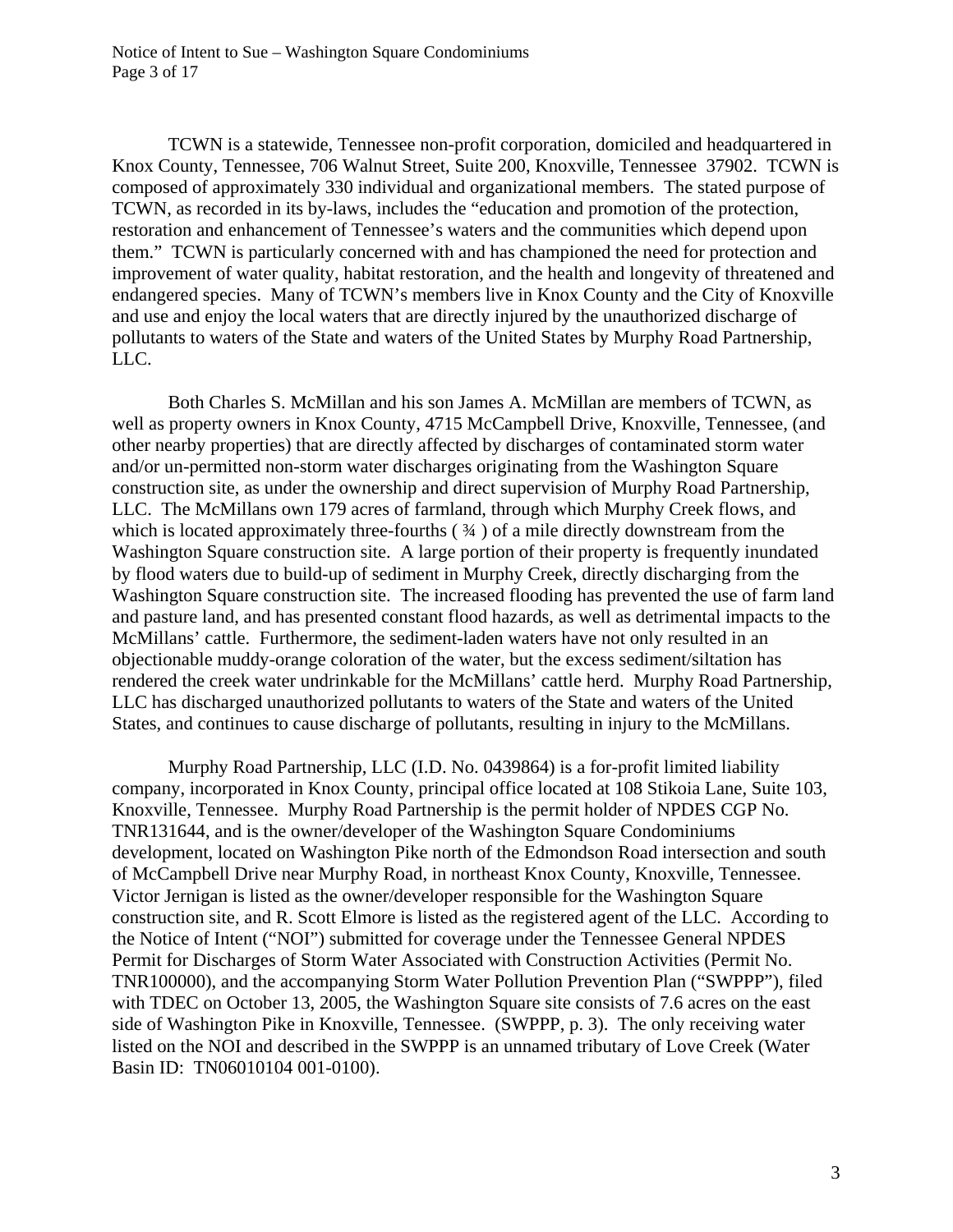Notice of Intent to Sue – Washington Square Condominiums Page 4 of 17

#### II. **BACKGROUND**

On June 12, 2004, James McMillan accompanied TDEC representative, John West, to the Washington Square construction site. Mr. West observed grubbing and grading activity being performed at the site without any issued permits. More than one year passed, and construction activity (mostly in the form of clearing and grading activity) continued on the Washington Square site, without any issued permits or enforcement actions to prevent further construction activity. On July 21, 2005, James McMillan again accompanied TDEC representatives, Paul Schmierbach and Rich Stallard, to the Washington Square site, where un-permitted construction activity and the resultant evidence of erosion and polluted runoff were observed. No enforcement actions were taken. Finally, on October 13, 2005, Victor Jernigan submitted a NOI for coverage under the Tennessee General NPDES Permit for Discharges of Storm Water Associated with Construction Activities (Permit No. TNR100000) (hereinafter, "General Permit"), and SWPPP, on behalf of Murphy Road Partnership, LLC. TDEC issued a Notice of Coverage ("NOC") granting coverage under the General Permit, in a letter dated November 14, 2005.

 Since June 2004, Murphy Road Partnership has caused and has continued to cause conditions of pollution by discharging pollutant-laden storm water runoff from its Washington Square development construction site, to waters of the State and waters of the United States. This violation of the CWA and the TN WQCA has occurred and continues to occur every time it rains as little as 0.1 inch of rain. In over two (2) years of multiple and continuing violations, TDEC has only issued one Notice of Violation ("NOV"), dated May 12, 2006. This lack of enforcement by TDEC, and failure by Murphy Road Partnership to abide by federal and state law, has continued in spite of frequent and multiple complaints by the McMillans et al.

#### **III. LOCATION OF ALLEGED VIOLATIONS**

As described above, the Washington Square construction site is located on the east side of Washington Pike, north of Edmondson Road, and south of McCampbell Drive, in northeast Knox County, Knoxville, Tennessee. According to the NOI submitted by Murphy Road Partnership, the property site consists of 7.6 acres of land, which has to-date been almost completely cleared. The majority of the storm water runoff from the cleared construction site and off-site runoff drains to the Washington Pike side of the construction site, and enters an unnamed tributary of Love Creek. The remainder of the storm water runoff from the construction site and the off-site runoff drains toward McCampbell Drive, near the intersection of McCampbell Drive and Murphy Road (near the Weigel's convenient store), and drains into Murphy Creek, which is located on the north side of McCampbell Drive.

 Love Creek is a blueline stream in the Holston River watershed that is listed on TDEC's current (2004, April 2005 version) 303(d) list for (1) loss of biological integrity due to siltation, and (2) habitat loss due to alteration in stream-side or littoral vegetative cover. TDEC lists the source of pollutant as land development. A large percentage of the storm water runoff from the Washington Square construction site and the off-site runoff is directed into an unnamed tributary of Love Creek (Water Basin ID: TN06010104 001-0100) via a storm pipe that was installed under Washington Pike. The unnamed tributary is located on the west side of Washington Pike,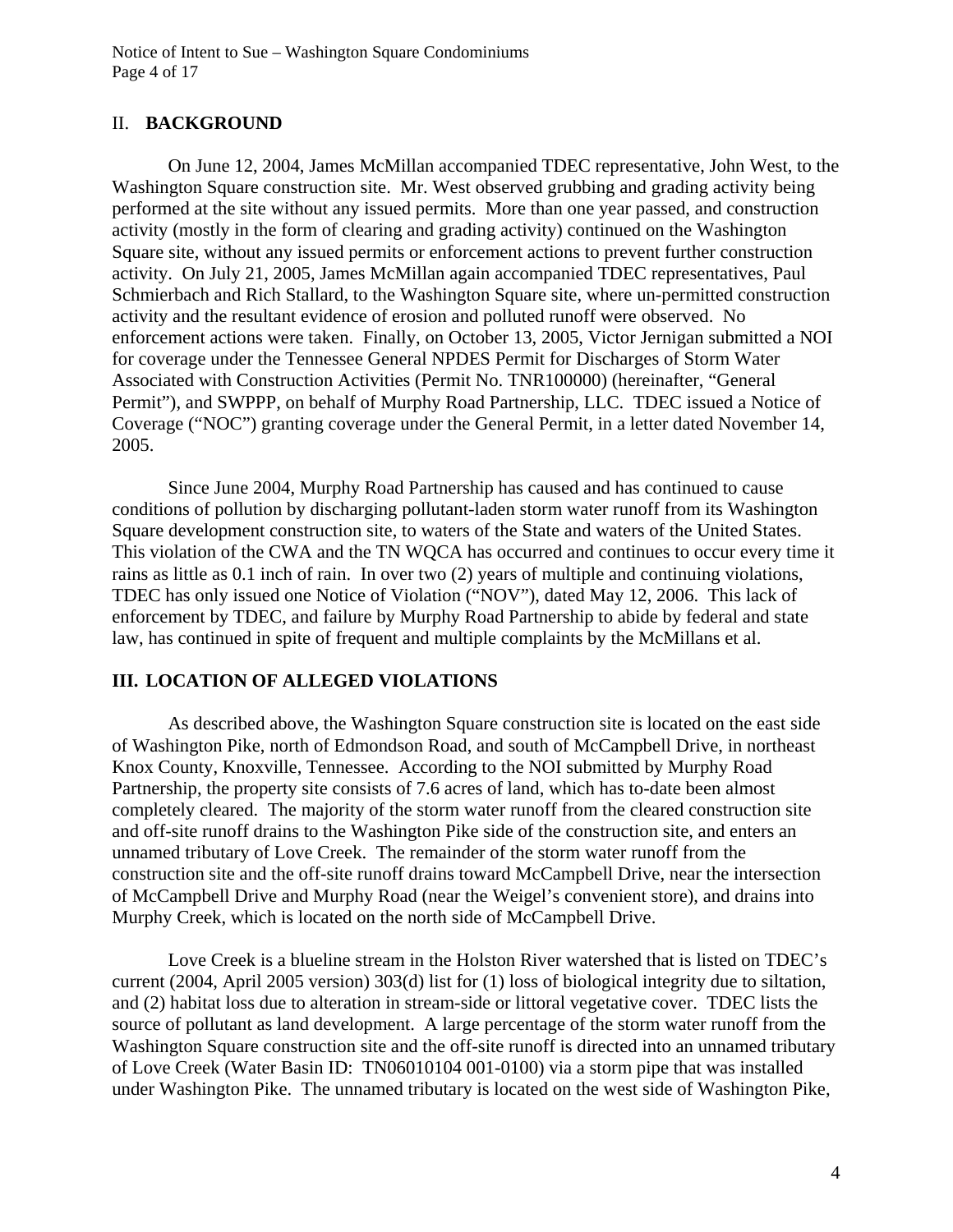Notice of Intent to Sue – Washington Square Condominiums Page 5 of 17

directly across from the construction site, and runs parallel to Washington Pike. This land (located on the west side of Washington Pike) is slated for future construction by Murphy Road Partnership, and has also been directly impacted by the current construction activity, which has installed (what appears to be) utility and/or sewer lines. This same land is likely a wetlands area, and contains the three – four springheads that form the uppermost waters of Love Creek. At this location, the springs join together to form the unnamed tributary of Love Creek, which flows into Love Creek. Storm water runoff from the construction site is carried from Love Creek, south to the Holston River, and discharges into the Holston just a few feet upstream of where the Fort Loudoun Reservoir begins. Storm water runoff eventually flows into the Tennessee River.

 Murphy Creek is a blueline stream in the Fort Loudoun watershed. From the Washington Square construction site, storm water runoff flows through Murphy Creek in a southwesterly direction, flowing through the McMillans' farm, approximately three-fourths ( ¾ ) of a mile downstream from the Washington Square construction site. Murphy Creek flows into Whites Creek (Water Basin ID: TN06010201 080-0100), which flows into First Creek (Water Basin ID: TN06010201 080-1000), which flows into the Fort Loudoun Reservoir. Whites Creek is listed on TDEC's current 303(d) list for (1) E. coli, and (2) other anthropogenic habitat alterations. First Creek is listed on TDEC's 303(d) list for (1) nitrates, (2) loss of biological integrity due to siltation, (3) other anthropogenic habitat alterations, and (4) E. coli. A Total Maximum Daily Load ("TMDL") was approved by the United States Environmental Protection Agency ("U.S. EPA") in early 2006 for the Fort Loudoun Lake Watershed (HUC 06010201). Accordingly, the Fort Loudoun TMDL mandates strict adherence to the Construction General Permit, and sets forth Waste Load Allocations ("WLAs") for NPDES-regulated construction activities. Applicable WLAs expressed as the required percent reduction in the estimated average annual sediment loading for impaired subwatersheds have been designated for Whites Creek and First Creek, and are to be achieved through strict implementation of BMPs.

Murphy Road Partnership has engaged in construction activity not covered by their NPDES CGP, has polluted already-impaired streams, has failed to adhere to its permit restrictions and conditions and implementation of its SWPPP and corresponding BMPs, and thus, has violated federal and state law. These violations have occurred and continue to occur (1) at the Washington Square construction site, (2) at the property west of Washington Pike and directly across from the construction site, (3) at the McMillans' property, and (4) in the unnamed tributary to Love Creek, and (5) in Murphy Creek.

#### **IV. ALLEGED VIOLATIONS**

The activities set forth in this letter violate Section 301 and Section 402 of the CWA, 33 U.S.C. §§ 1311 and 1342, and the TN WQCA, T.C.A. § 69-3-101 et seq. Section 301 of the CWA prohibits the discharge of pollutants into waters of the United States, except as otherwise expressly authorized by the CWA. Section 402 of the CWA prohibits the discharge of pollutants from a point source into waters of the United States without a NPDES permit or in violation of a NPDES permit. Also, it is an unlawful violation of T.C.A. §§ 69-3-108(a)(b) and 69-3-114(a) and applicable regulations to conduct any activity or to discharge or cause the discharge of any pollutant into waters of the state of Tennessee, which pollutant by itself or in combination with other pollutants causes an "alteration of the physical, chemical, radiological, biological or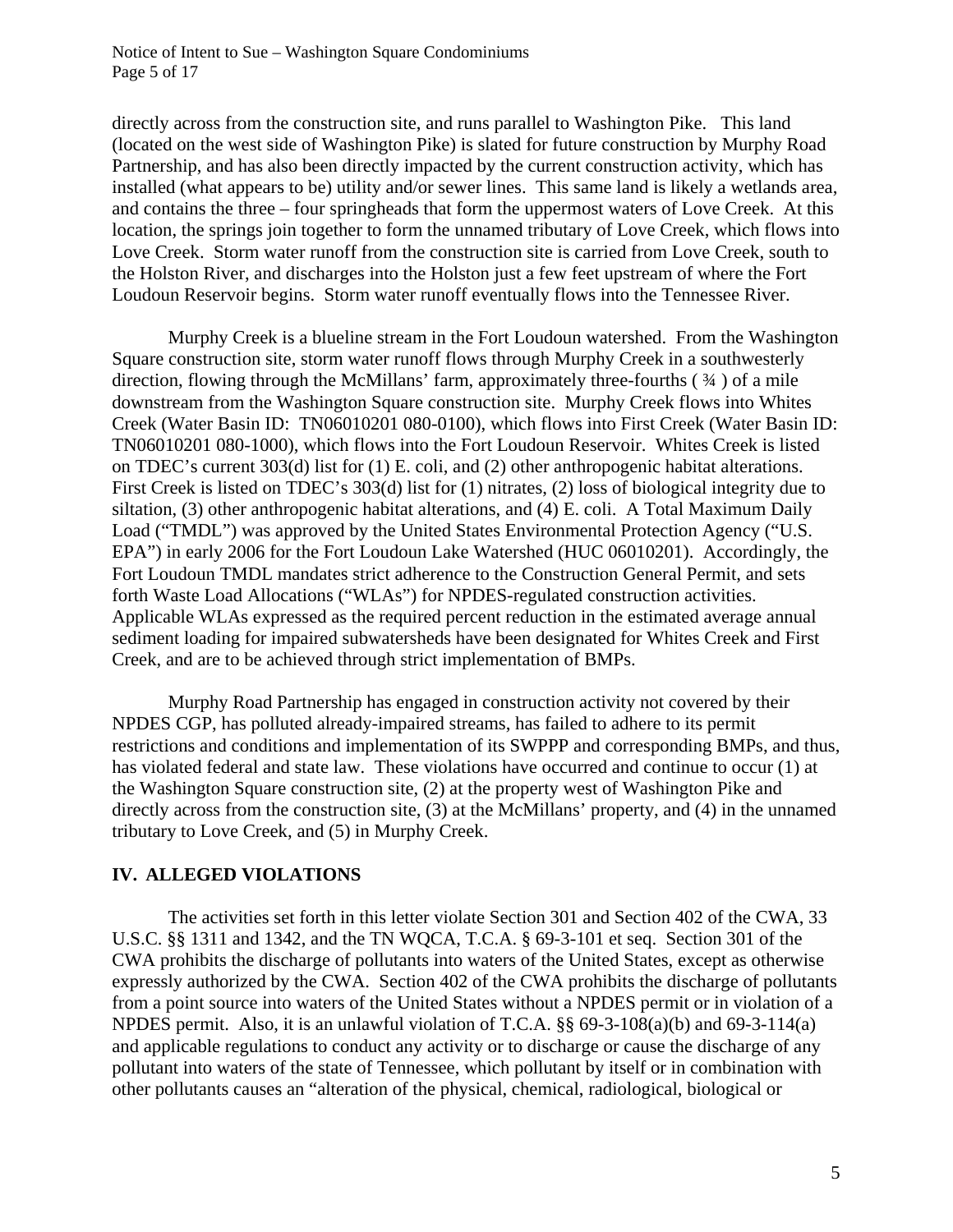Notice of Intent to Sue – Washington Square Condominiums Page 6 of 17

bacteriological properties" of such waters without having first applied for and obtained a permit. The above-described water bodies are water of the State of Tennessee and waters of the United States (*see* 33 C.F.R. Part 328, defining "Waters of the United States"), and thus, subject to the Clean Water Act and the Tennessee Water Quality Control Act.

 Murphy Road Partnership has discharged and continues to discharge storm water contaminated with pollutants to waters of the State and Waters of United States. Additionally, Murphy Road Partnership has failed to develop and implement an adequate SWPPP and an adequate monitoring and reporting program to ensure the effectiveness of the BMPs described in the SWPPP. Murphy Road Partnership has also failed to abide by the terms and conditions of their NPDES CGP, in the implementation of certain BMPs (in particular, the construction of appropriate sediment basins) and in the construction of the site according to approved plans. These failures and violations have resulted in and continue to result in the discharge of turbid sediment-laden runoff to an unnamed tributary of Love Creek, and to Murphy Creek (into which Murphy Road Partnership does not have a permit to discharge), and causing injury to TCWN and the McMillans et al.

"Storm water runoff is one of the most significant sources of water pollution, at times 'comparable to, if not greater than, contamination from industrial and sewage sources.' (Richard G. Cohn-Lee and Diane M. Cameron, 'Urban Stormwater Runoff Contamination of the Chesapeake Bay: Sources and Mitigation,' *The Environmental Professional*, Vo. 14, p. 10, at 10 (1992)). In fact, rain water runoff from construction sites has long been recognized as a "pollutant" within the meaning of the CWA. (*See* 33 U.S.C. § 1362(6); 40 CFR § 122.2; *see also* Natural Resources Defense Council, Inc. v. Costle, 568 F.2d 1369, 1377 (D.C.Cir. 19770; 40 CFR 122.2 (defining pollutant)). "Storm water discharges generated during construction activities, in particular, can cause an array of water quality impacts. The interconnected process of erosion, sediment transport and delivery is the primary pathway for introducing key pollutants, such as nutrients, metals and organic compounds into organic systems. (Novotny, V. and Chester, G., 'Delivery of Sediment and Pollutants, From Non-Point Sources: A Water Quality Perspective,' *Journal of Soil and Water Conservation* 568-576 (1989)). The U.S. EPA has also reported that "the environmental harm currently caused by discharges from construction activity is well documented and that sediment yields from small construction sites are as high or higher than the 20 to 150 tons/acre/year measured from larger sites." (EPA, *Report to Congress on the Phase II Storm Water Regulations* (October 1999)).

 Murphy Road Partnership has not constructed the Washington Square site according to their submitted SWPPP and accompanying plans. For example, BMPs in the form of silt fences are only in place at the outermost property line of the site, and are not reinforced by any means, and have been proven to be ineffective to hold back or slow down runoff from the construction site; ground cover is absent, and no erosion and sediment controls have been put in place to divert the runoff from undisturbed areas and off-site runoff around disturbed areas and the sediment basins; finally, the two dug-out or rip-rapped areas near Washington Pike that are referred to as "sediment basins" have not been constructed to accommodate runoff from over five (5) acres of land during a five-year twenty-four hour rain event, as is required for discharge into a 303(d) listed impaired stream, and do not resemble any sediment basins described in the Tennessee Erosion and Sediment Control Handbook, 2nd Edition, March 2002 (hereinafter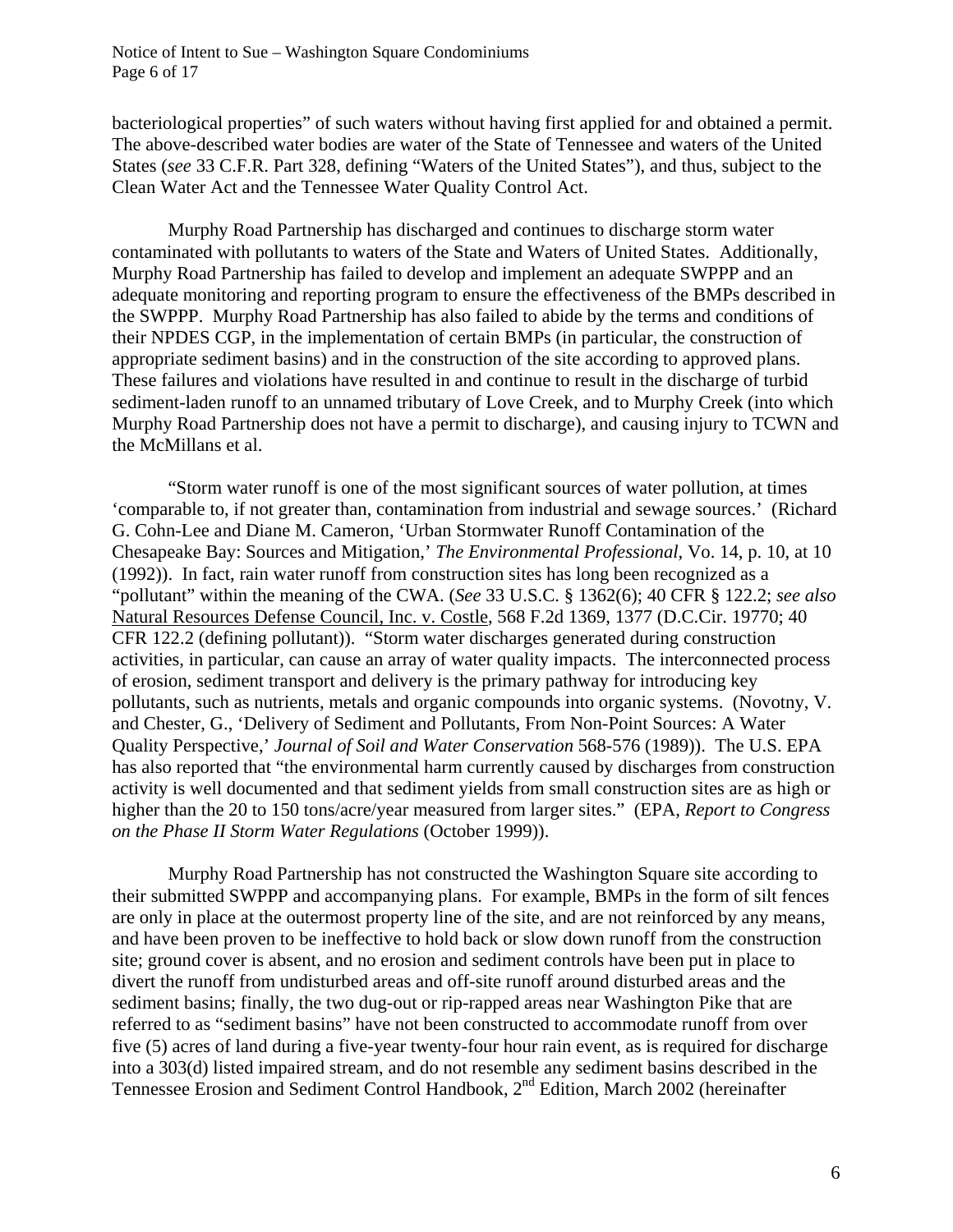"Tennessee Handbook"). The resultant contaminated runoff from the Washington Square site has caused and continues to cause pollution to waters of the State and waters of the United States, as well as significant harm to natural habitats and human health, property damage, and destruction of aesthetic value and recreational opportunity.

 TCWN and the McMillans et al. have documented over twenty (20) instance of polluted storm water entering the tributary of Love Creek, polluted storm water entering Murphy Creek, and unauthorized construction activity and/or improper implementations of BMPs. This documentation of violations begins on or around June 12, 2004 and continues to the present. Furthermore, and as more fully described below, Murphy Road Partnership has caused and continues to cause a condition of pollution in violation of their NPDES CGP every time it rains more than 0.1 inch of rain. Rainfall data for monitoring sites at First Creek and Love Creek, as maintained by the City of Knoxville, is enclosed, and should serve as notice to Murphy Road Partnership of some, but not necessarily all, of the dates that Murphy Road Partnership has violated federal and state law. Additional and more specific dates will be provided when additional rainfall data can be obtained from the City of Knoxville. This letter serves as notice to Murphy Road Partnership that TCWN and the McMillans et al. intend to file suit in federal district court, at the expiration of the 60-day notice period for each and every violation that has and continues to occur, and for each and every day that the violations have and continue to occur.

# **A. Discharge in Violation of CWA**

Murphy Road Partnership has violated and continues to violate the CWA by discharging pollutants to waters of the United States from the Washington Square development, in violation of their NPDES permit. (33 U.S.C. § 1342). The CWA provides that, absent a permit and subject to certain limitations, "the discharge of any pollutant by any person shall be unlawful." (33 U.S.C. § 1311(a)). Murphy Road Partnership has failed to install effective sediment and erosion controls at their Washington Square construction site. By these failings, Murphy Road Partnership has in effect allowed and created conduits for contaminated storm water, sediment, and other pollutants to reach the waters of the State and waters of the United States. The storm water runoff from Washington Square construction site delivers unwanted dirt, sediment, silt, debris, and other pollutants to an unnamed tributary of Love Creek, and to Murphy Creek. Contaminated storm water has been discharged from Washington Square to the tributary to Love Creek and/or Murphy Creek since at least July 2004 (the approximate date of ground-breaking and the beginning of clearing and grading activity) and continues to be discharged during every significant rain event, defined by the U.S. EPA as greater than or equal to 0.1 inches of precipitation in a 24-hour period. On every rain event greater than or equal to 0.1 inch, Murphy Road Partnership has been in violation of the above-mentioned federal and state laws, and every day that Murphy Road Partnership has discharged and continues to discharge contaminated storm water and/or un-permitted non-storm water from Washington Square development, constitutes a separate and distinct violation of Section 301(a) of the CWA, 33 U.S.C. § 1311(a). The enclosed rainfall data from the City of Knoxville provides a table of rain data reflecting information currently available to us, indicating the dates on which significant rain events occurred from 2004 through February 2006. Additional violation days will be provided as more information becomes available. Specifically, TCWN and the McMillans et al. have recorded and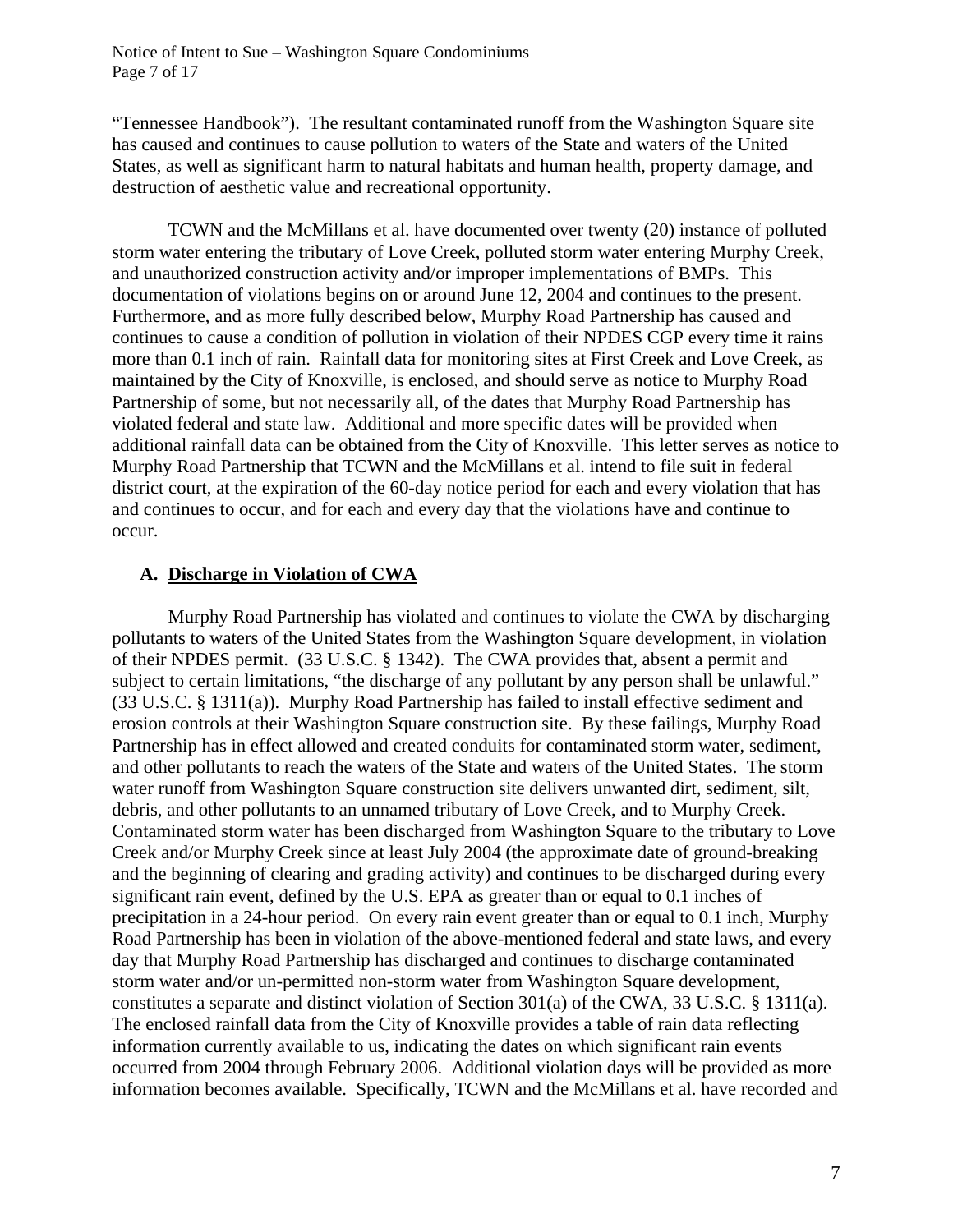Notice of Intent to Sue – Washington Square Condominiums Page 8 of 17

documented sediment-laden runoff leaving the Washington Square construction site on the following days: April 29, 2005; June 5, 2005; July 7, 2005; July 17, 2005; July 31, 2005; August 13, 2005; January 17, 2006; February 6, 2006; March 4, 2006; March 14, 2006; April 21, 2006; April 22, 2006; April 26, 2006; June 1, 2006; June 24, 2006; July 29, 2006; August 4, 2006; and August 22, 2006. These numerous dates show that Murphy Road Partnership has been and continues to be in violation of the CWA. Whether or not such dates are shown on the enclosed rainfall data, and whether or not such dates have been listed above, we hereby put Murphy Road Partnership on notice that they have committed violations of the CWA on each and every day on which the rainfall at the Washington Square site exceeded 0.1 inch of rainfall, since at least July 2004.

 Moreover, Murphy Road Partnership has not submitted a NOI for coverage under Tennessee's NPDES General Permit for discharge of storm water into Murphy Creek. In fact, the NOC issued by TDEC on November 14, 2005, NPDES permit TNR131644, only authorized discharge of storm water to an unnamed tributary to Love Creek. However, Section 402 of the CWA requires that individuals obtain coverage under a NPDES permit before discharging or causing the discharge of any pollutant into waters of the United States. (33 U.S.C. § 1342; *see also* 33 U.S.C. § 1362 (defining "pollution" and "point source")). Since at least July 2004, Murphy Road Partnership has violated the CWA by discharging pollutants to Murphy Creek, without first obtaining a valid NPDES General Permit. This violation has occurred and continues to occur on each and every day on which rainfall at the Washington Square site exceeded 0.1 inch of rain, since at least July 2004, and especially on, but not limited to, the many dates listed in the paragraph above. Additionally, TCWN and the McMillans have amassed evidence showing that Murphy Road Partnership has failed to implement BMPs on the north side of the Washington Square construction site, near the Weigel's convenient store, and at the location where runoff from the construction site has entered and continues to enter Murphy Creek. As of August 23, 2006, there existed considerable evidence of rill erosion, gully erosion, and channel erosion on the Washington Square construction site, as well as an excavated ditch separating the construction site from the Weigel's property, and channeling the sediment-laden runoff off of the construction site, and into Murphy Creek. (*See* 33 U.S.C. § 1362(14) (defining "point source" as any discernible, confined and discrete conveyance, including but not limited to any pipe, ditch, channel . . . from which pollutants are or may be discharged."). No sediment basin was apparent, neither were other sediment and erosion controls evident that were capable of retaining sediment onsite. Most concerning, and as described above, is the fact that Murphy Creek discharges into Whites Creek and First Creek, all of which are part of the Fort Loudoun Watershed for which the U.S. EPA recently approved a TMDL, and all of which have been assigned specific WLAs expressed as the required percent reduction in the estimated average annual sediment loading for impaired water bodies within the Fort Loudoun Watershed. WLAs are to be achieved through strict implementation of BMPs.

 Unlawful discharges from the Washington Square construction site have occurred on a continuous basis since construction activity began in approximately July 2004. These unlawful discharges are ongoing. Each unlawful discharge from the Washington Square site constitutes a separate violation of the CWA. Murphy Road Partnership is subject to penalties for violations of the CWA occurring within the past five (5) years.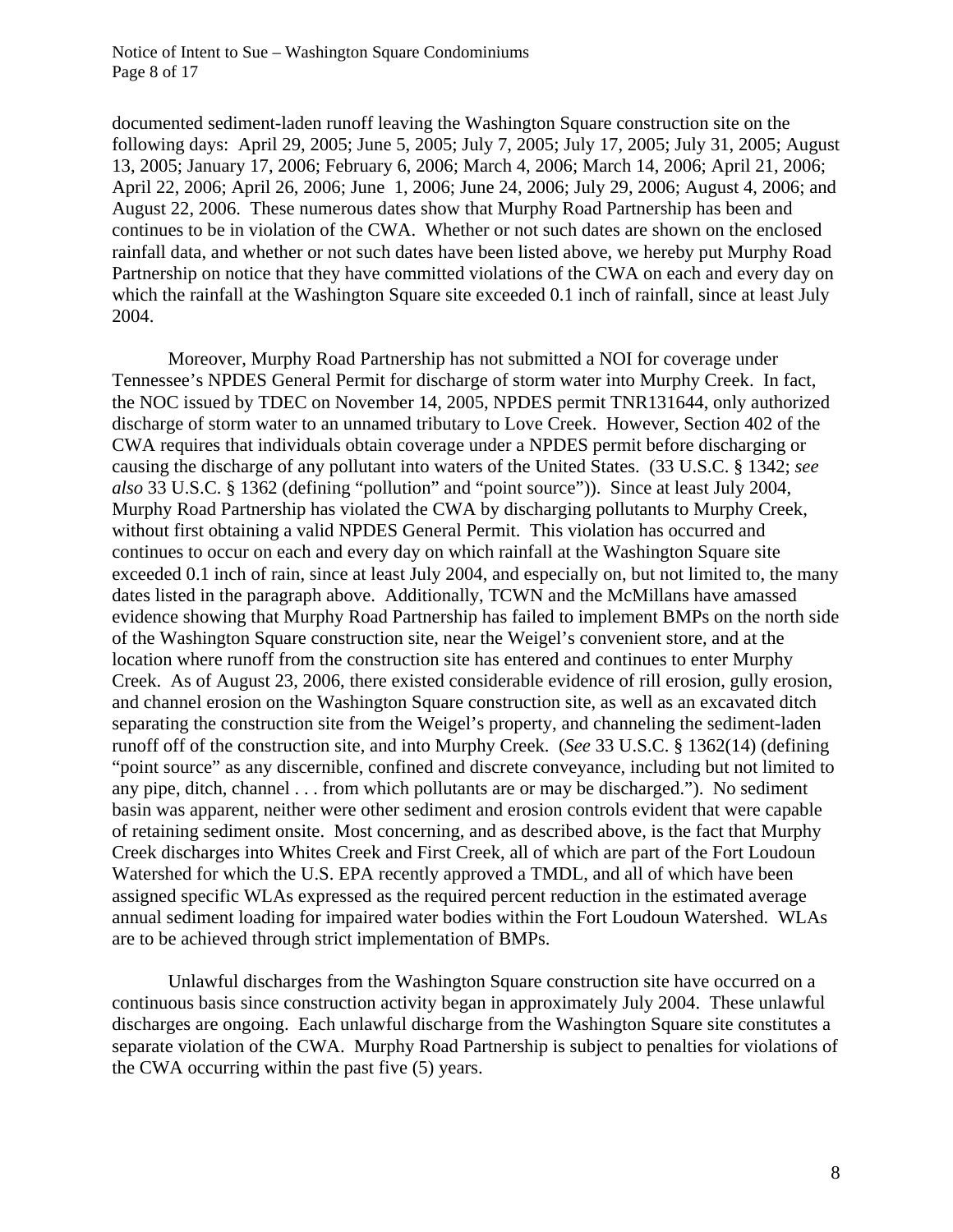# **B. Discharge in Violation of the Tennessee Water Quality Control Act (TN WQCA)**

Under the TN WQCA, it is unlawful to conduct any activity or to discharge or cause the discharge of any pollutant into water of the State of Tennessee, without having first applied for and obtained coverage under a permit. (T.C.A. §§ 69-3-108(a)(b) and 69-3-114(a); *see also* TDEC's General Permit regulations found at TNR § 1200-4-10-.03(2)(b)). Additionally, "[a] permit is a license to conduct an activity which is regulated under [T.C.A.] § 69-3-108 in strict compliance with the conditions and limitations contained with the permit." (emphasis added) (TNR § 1200-4-10-.03(1)). As described above ("Discharge in Violation of the CWA"), Murphy Road Partnership has engaged in and continues to engage in certain construction activities resulting in discharge of contaminated runoff from the Washington Square site, in violation of their NPDES CGP. Additionally, Murphy Road Partnership has engaged in and continues to engage in certain construction activities that are not covered under their NPDES CGP, TNR131644. These actions constitute violations of the TN WQCA, and are subject to penalties in accordance with T.C.A. § 69-3-115.

# **C. Failure to Obtain Permit Coverage**

# *1. Failure to Properly File the NOI*

A review of the TDEC – Division of Water Pollution Control's records indicated that Murphy Road Partnership failed to file a proper NOI, stating the primary contractor, or contractor otherwise responsible for sediment and erosion controls on the construction site. A properly filed NOI will list such a contractor and will bear the signature of the contractor, thus indicating the responsible contractor liable for "knowing violations, and for failure to comply with these permit requirements." (TDEC Construction Activity-Storm Water Discharges NOI form). As of August 23, 2006, Murphy Road Partnership had failed to properly file an NOI listing a contractor and his signature.

 According to the NOC and accompanying letter issued by TDEC on November 14, 2005, "[a] primary contractor, or contractor otherwise responsible for sediment and erosion controls on the construction site, must be identified and must submit an NOI to [TDEC] prior to beginning earth clearing operations on site." TDEC's General NPDES Permit for Discharges of Storm Water Associated with Construction Activities ("General Permit"), TNR100000, reiterates this requirement. (General Permit, p. 6-7). Thus, Murphy Road Partnership's failure to file a second NOI bearing the name and signature of a responsible contractor is in direct violation of a condition and requirement of permit coverage. As such and in accordance with Section 505 of the CWA and T.C.A. § 69-3-108, Murphy Road Partnership has violated and continues to be in violation of the terms and conditions of its NPDES permit, since the first day, and every day thereafter that earth clearing activities commenced at the Washington Square site. (33 U.S.C. § 1365(f)(6); 40 CFR 122.41(a); TNR § 1200-4-10-.03(1)). Furthermore, Murphy Road Partnership will continue to be in violation of the CWA and TN WQCA for every day, until a proper NOI bearing the name and signature of the responsible contractor is filed and accepted for coverage. This letter constitutes notice that Murphy Road Partnership is subject to penalties associated with this violation of the CWA occurring within the past five (5) years.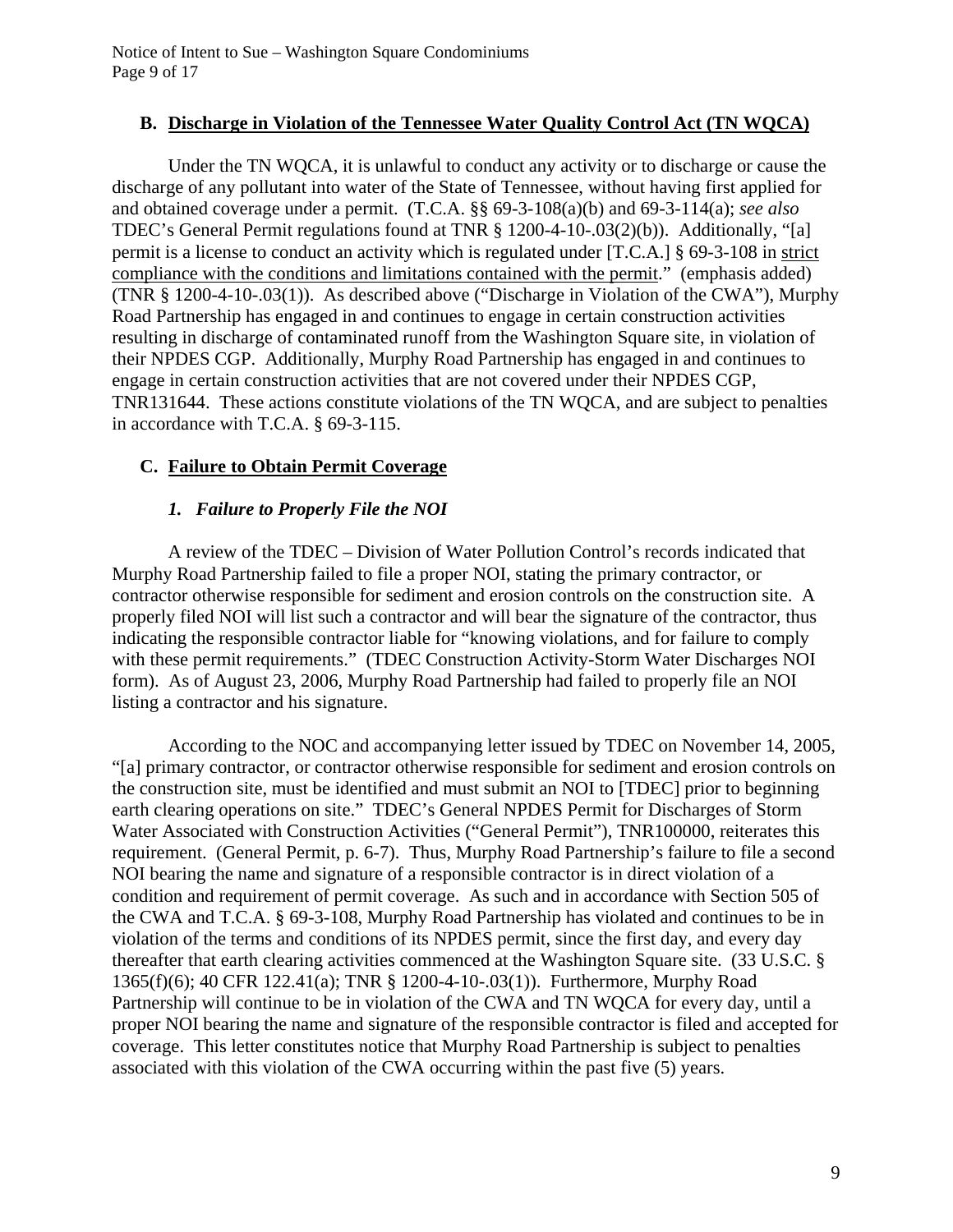Notice of Intent to Sue – Washington Square Condominiums Page 10 of 17

### *2. Discharge into Murphy Creek*

As discussed above ("Discharge in Violation of the CWA" and "Discharge in Violation of the Tennessee Water Quality Control Act"), Murphy Road Partnership has failed to apply for and obtain a General Permit authorizing discharge of storm water into Murphy Creek, in violation of Section 402 of the CWA, 33 U.S.C. § 1342, and T.C.A. §§ 69-3-108. Thus, discharge of storm water, moreover, polluted storm water to Murphy Creek is not covered under Murphy Road Partnership's current NPDES CGP, TNR131644.

According to the regulations interpreting the CWA, discharges of storm water from a construction site are specifically identified as discharges requiring a permit. (40 CFR §§  $122.1(b)(2)(iv)$  and  $122.26(b)(14)(x)$ ). Murphy Road Partnership had knowledge or should have had knowledge that storm water runoff from the Washington Square construction site would likely enter Murphy Creek. In fact, a rendering of the planned Washington Square community, available from Murphy Road Partnership's website, clearly identifies Murphy Creek, in close proximity to, and flowing north of the Washington Square construction site. (*See*  http://www.murphyroadpartnership.com/). Without the appropriate permit, Murphy Road Partnership's point source discharge into Murphy Creek violates the CWA. (*See* 33 U.S.C. § 1362(14); S. Fla. Mgmt. Dist. v. Miccosukee Tribe*,* 541 U.S. 95, (2004) (confirming that "point sources" not only include sources that generate pollutants but also the conveyancessuch as gullies and ditches-that transfer them to protected waters)).

 As specified and alleged above, it is our position that Murphy Road Partnership has violated the CWA and the TN WQCA by discharging un-permitted storm water from its Washington Square construction site, into Murphy Creek. These violations are ongoing beginning as early as July 2004, and occurring every time it rains as little as 0.1 inch in a 24-hour period.

#### *3. Storm Water Discharge Associated with Un-permitted Construction Activity*

Visual observations of the land, and possible wetlands located directly west of the Washington Square construction site and directly across Washington Pike reveal that some construction activity has been completed to (1) install a pipe under Washington Pike to directly connect runoff from the Washington Square construction site to the unnamed tributary of Love Creek, and (2) to install what appears to be sewer and/or utility lines. These construction activities are off-site of the 7.6 acres covered under TNR131644, and are not covered by the NPDES CGP. As of August 23, 2006, no BMPs were in place to contain runoff from the exposed patches of clay in the un-permitted construction area directly west of the Washington Square construction site.

Additionally, there is evidence that the construction activity directly west of the Washington Square construction site across Washington Pike is part of a larger common plan of construction proposed by Murphy Road Partnership. If this allegation is later shown to be true, then Murphy Road Partnership is hereby placed on notice that it is in violation of the General Permit, TNR100000, which requires a correct statement of the total area of the development,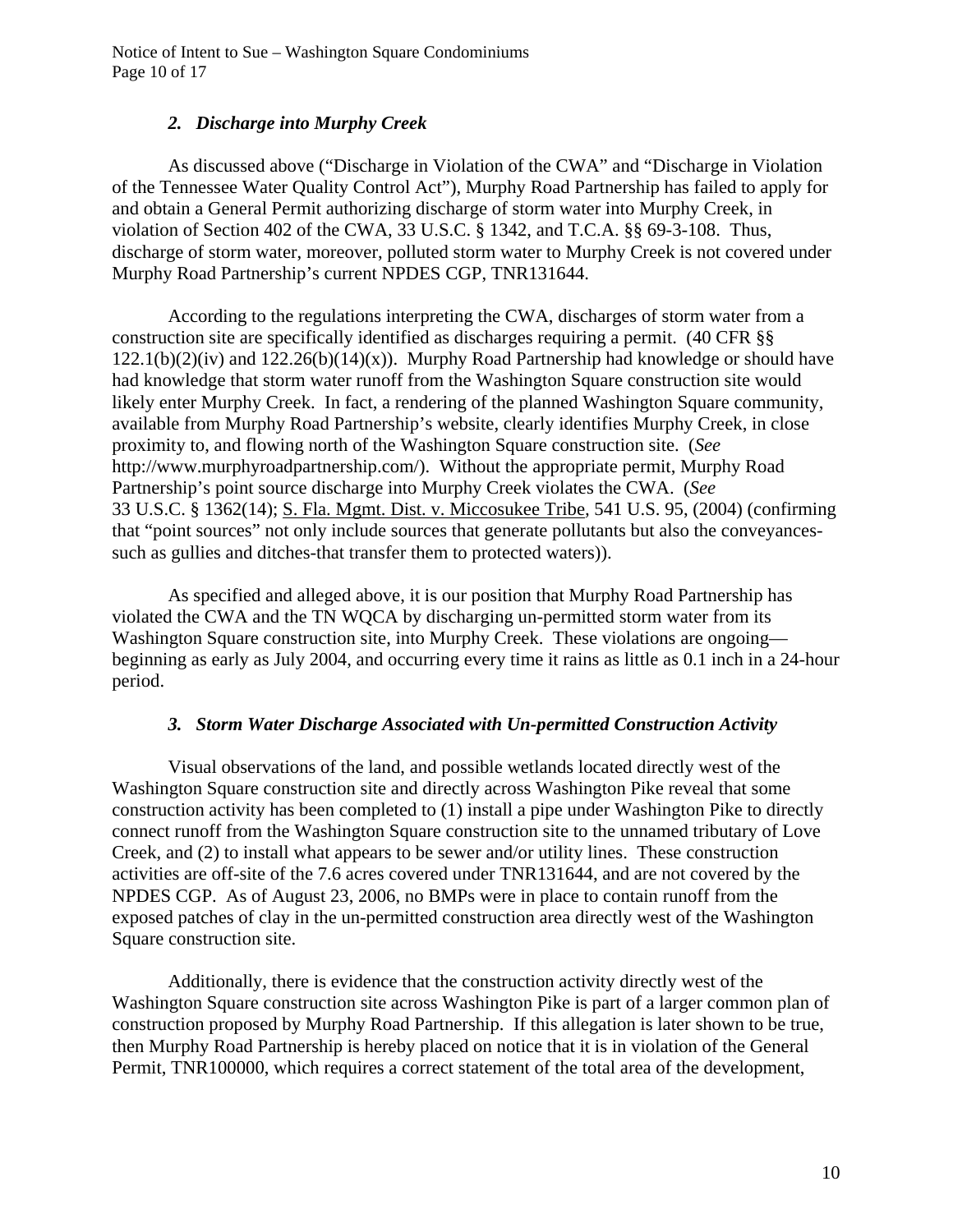Notice of Intent to Sue – Washington Square Condominiums Page 11 of 17

during the life of the entire development project (that may be part of a larger common plan). (*See* Section 1.4.3 of the General Permit).

#### **D. Discharges in Violation of the Construction General Permit, TNR100000**

Section 4.3.1 of the General Permit prohibits the discharge of storm water or other discharges "that would result in a violation of a state water standard (the TDEC Rules, Chapters 1200-4-3, 1200-4-4)." This section of the General Permit provides that "[s]uch discharges constitute a violation of this permit." Section 4.3.2 of the General Permit further provides that construction activity shall not result in "any discharge that causes a condition in which visible solids, bottom deposits, or turbidity impairs the usefulness of waters of the state for any of the uses designated for that water body by TDEC Rules, Chapter 1200-4-4." Section 4.3.2 of the General Permit also provides that "storm water discharge must result in no materials in concentrations sufficient to be hazardous or otherwise detrimental to humans, livestock, wildlife, plant life, or fish and aquatic life in the receiving stream."

As described above and throughout this letter, construction activity at the Washington Square site has caused and continues to cause sediment-laden runoff to escape the Washington Square construction site, and enter water bodies already listed as impaired for loss of biological integrity due to siltation, and habitat loss due to the alteration in stream-side or littoral vegetative cover. (*See* above discussion of 303(d) listed streams). Murphy Road Partnership has violated its NPDES permit (specifically, Section 4.3), by causing sediment-laden runoff to enter waters of the State and waters of the United States. As discussed above, Murphy Road Partnership has discharged and continues to discharge contaminated storm water during every rain event where rainfall exceeds 0.1 inch at the Washington Square site. This discharge of pollutants is in direct violation of Section 1.3 of the General Permit which specifies that the following discharges are not authorized: discharges threatening water quality; discharges into impaired streams; discharges not protective of federal or state listed threatened and endangered species; and discharges into receiving waters with an approved TMDL, "unless measures or controls that are consistent with the assumptions and requirements of such TMDL are incorporated into the SWPPP."

TCWN and the McMillans et al. have documented on multiple days, muddy-orange runoff escaping from the Washington Square construction site and entering the unnamed tributary to Love Creek and Murphy Creek, in violation of the above-cited General Permit sections, and in violation of Section 3.5.3.3 of the General Permit prohibiting discharges of water causing "objectionable color contrast with the receiving stream." (*See also* Section 4.3.2 of the General Permit, also requiring that "storm water discharge must not cause an objectionable color contrast in the receiving stream."). Each sediment-laden discharge has caused or has threatened to cause pollution, contamination, and harm to property owners downstream. Additionally, these discharges have adversely impacted human health and the environment, and has caused or contributed to the exceedence of water quality standards. Murphy Road Partnership is hereby placed on notice that each discharge from its Washington Square construction site constitutes a separate violation of the General Permit and the CWA.

# **E. Failure to Comply with Terms and Conditions of the General Permit**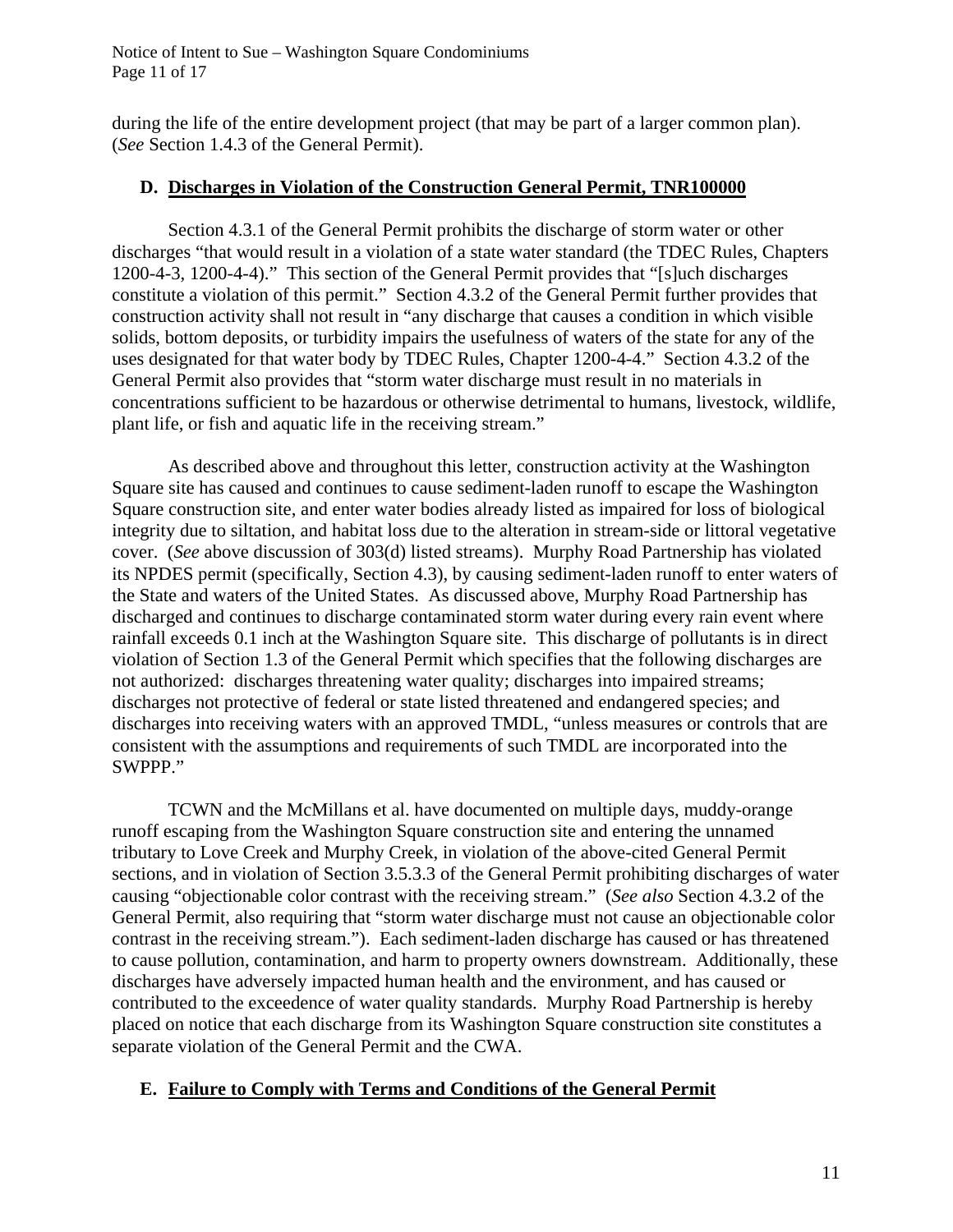Notice of Intent to Sue – Washington Square Condominiums Page 12 of 17

Section 6.1.1 of the General Permit provides that the "permittee must comply with all conditions of this permit," and any noncompliance constitutes a violation. (*See also* 33 U.S.C. § 1365(f) (violation of an effluent standard occurs when there is a violation of a permit or a condition of a permit—i.e., violations do not necessarily involve the discharge of pollutants)).

 The General Permit requires permittees to comply with all terms and conditions of the permit, including but not limited to the development and implementation of a SWPPP; the selection, implementation, and maintenance of erosion prevention and sediment control measures, structural practices, and BMPs; and the development and implementation of a Monitoring and Reporting Program.

 Murphy Road Partnership has violated and continues to violate federal and state law, by failing to abide by permit conditions and requirements, or in the alternative, failing to submit revisions to its SWPPP to reflect new or different erosion and sediment controls and other changes not already covered under its NPDES CGP.

#### *1. Storm Water Pollution and Prevention Plan (SWPPP)*

 Murphy Road Partnership's SWPPP is incomplete and inadequate. A major oversight of the SWPPP is its failure to identify any stream or wetland on or adjacent to the project, and also to name any and all receiving waters, as required by Section 3.5.1 of the General Permit. These failures constitute violations subject to penalty under the CWA. As discussed above, the permittee failed to name Murphy Creek as a nearby stream or receiving water. The permittee also failed to state that the land directly west of the Washington Square construction site and across Washington Pike, might likely be a wetlands.

The Murphy Road Partnership's SWPPP is also inadequate as currently submitted, because it does not accurately reflect the actual erosion prevention and sediment controls and other structural practices and BMPs that have been installed and implemented to-date. Section 3.4.1 of the General Permit requires the permittee to modify and update the SWPPP to reflect changes in the scope of the project, or additional or different controls that are needed to protect water quality. Murphy Road Partnership has violated the General Permit requirement to keep the SWPPP current, and has not submitted any amendments to the SWPPP, nor requests for approval of changes to the SWPPP. In particular, Murphy Road Partnership has failed to submit an amended runoff volume calculation (*see* Attachment 4 of their SWPPP), to reflect the fact that they have not installed BMPs to divert runoff from undisturbed areas and off-site runoff from the disturbed construction areas and the sediment basins. (The Tennessee Erosion and Sediment Control Handbook provides that an applicant is permitted to exclude the acreage of the undisturbed area and the off-site area from the runoff area total used to calculate the volume of runoff from the construction site, only if those areas are diverted from the disturbed areas and the sediment basins. Otherwise, those areas must be considered in calculating the volume of runoff from the construction site, for purposes of determining the sediment basin storage capacity requirements). The SWPPP has also not been revised to reflect new requirements for construction activity and discharge from construction sites, based on U.S. EPA's approval of the Fort Loudoun TMDL. (*See* Section 3.5.10 of the General Permit, requiring documentation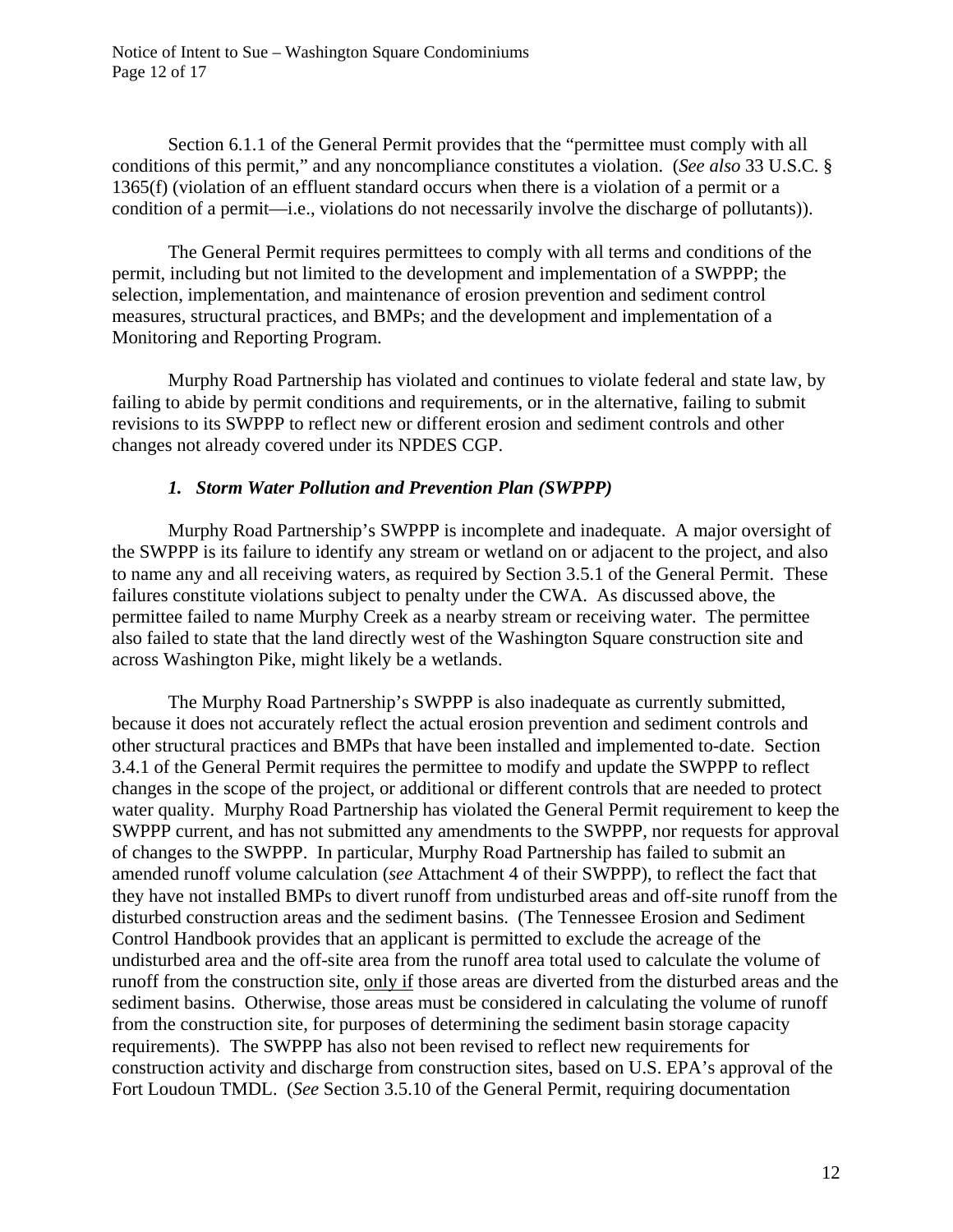Notice of Intent to Sue – Washington Square Condominiums Page 13 of 17

supporting a determination of permit eligibility with regard to waters that have an approved TMDL).

 Furthermore, Section 1.4.2 of the General Permit requires that "[t]he SWPPP must be implemented prior to commencement of construction activities." Murphy Road Partnership failed to meet the requirement of Section 1.4.2, by failing to install, for example, diversion ditches or berms constructed to divert runoff, properly installed silt fences, and adequate sediment basins. Murphy Road Partnership has violated and continues to violate requirements of the CWA and the TN WQCA, requiring the SWPPP to be complete, current, and fully implemented before the commencement of earth moving activity. Additionally, other failings and violations of the SWPPP will be alleged as more information becomes available.

### *2. Erosion Prevention and Sediment Control Measures, Structural Practices, and Best Management Practices (BMPs)*

Murphy Road Partnership has failed to design, install, and maintain adequate erosion prevention and sediment control measures, structural practices, and best management practices (BMPs) for erosion and sediment control. Notably, Section 3.5.3.1 of the General Permit requires that "[e]rosion prevention and sediment control measures must be in place and functional before earth moving operations begin, and must be constructed and maintained throughout the construction period." Failure to meet the requirements of Section 3.5.3.1 of the General Permit has resulted in, and continues to result in sediment discharges into receiving waters. Accordingly, since approximately July 2004, Love Creek and Murphy Creek have been burdened with excess sediment loading. The turbidity and sedimentation caused by the discharge of storm water from the Washington Square construction site, and complained of herein, is significant and has resulted in and continues to result in serious impairment of water quality, adverse impacts to human health and the environment, and harms to property owners downstream. Because the General Permit requires that all parts of the SWPPP be implemented and/or installed before the commencement of construction activity, Murphy Road Partnership has been and continues to be in violation of their General Permit since the start of earth-moving activity at the Washington Square construction site. Each violation on each day constitutes a separate violation under the CWA, subject to appropriate maximum penalties.

#### *(a) Sediment Basins*

For discharges of storm water runoff into impaired waters, the "SWPPP must certify that erosion prevention and sediment controls used at the site are designed to control storm runoff generated by a 5-year, 24-hour storm event." (Section 4.4.1 of the General Permit). Specifically, "[f]or an outfall in a drainage area of a total of 5 or more acres, a temporary (or permanent) sediment basin that provides storage for a calculated volume of runoff from a 5 year, 24 hour storm and runoff from each acre drained, . . . shall be provided until final stabilization of the site." (Id.) However, the sediment basin referred to in Murphy Road Partnership's SWPPP is incapable of accommodating runoff from a 5 year, 24 hour storm. As explained above, in the section entitled "Storm Water Pollution and Prevention Plan (SWPPP)," the total acreage used to calculate runoff volume should have been much larger. Thus, the sediment basin described in the SWPPP is inadequate.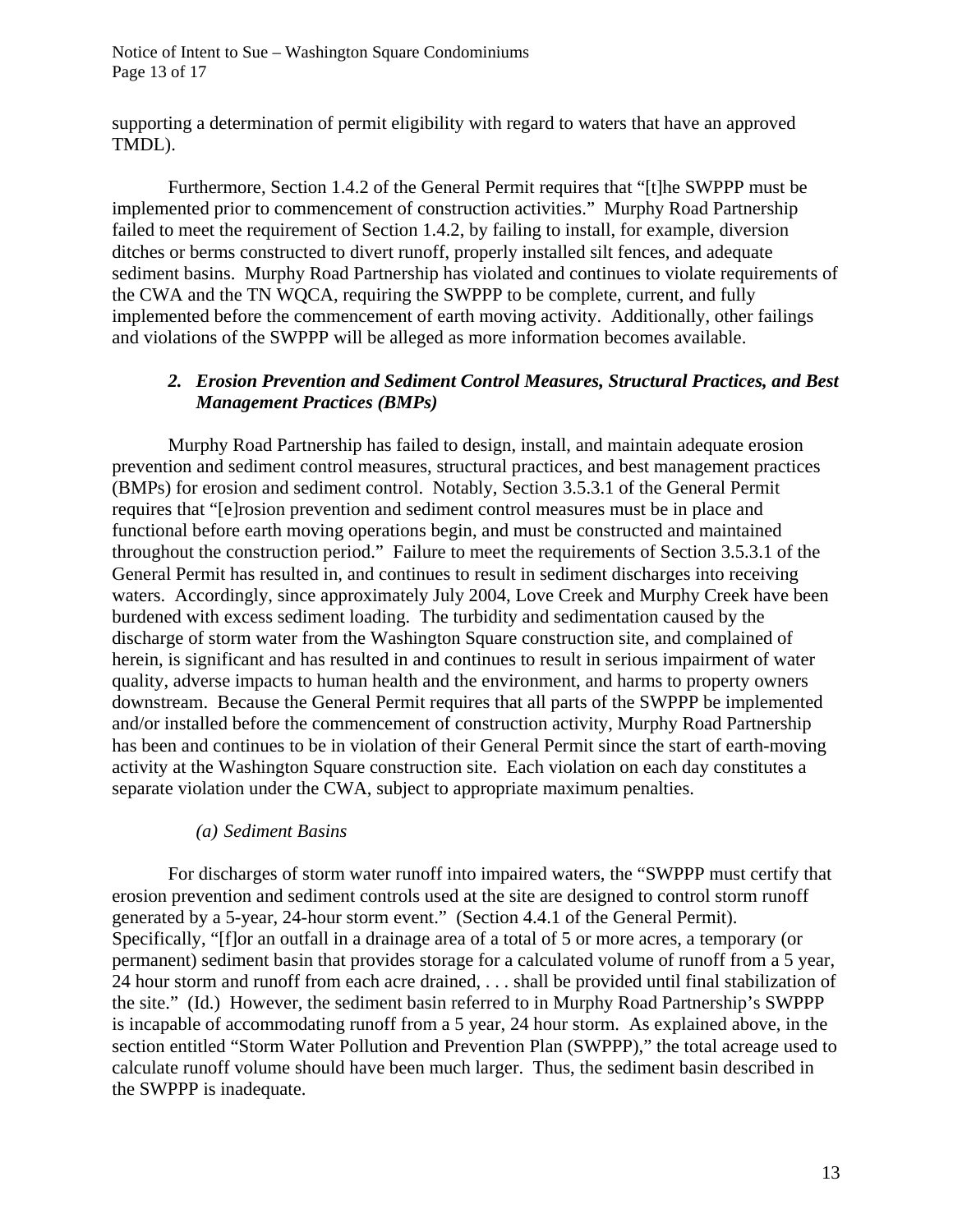Even assuming that the correct total acreage was used to calculate the runoff volume of the Washington Square site, and the corresponding required sediment basin capacity, Murphy Road Partnership has failed to construct and install a sediment basin(s) meeting the specifications of the SWPPP.

 As of August 23, 2006, the only so-called "sediment basins" located on the Washington Square construction site, were two rudimentary catch basins or ditches. Both of these "sediment basins" are little more than excavated areas abutting the construction site boundary, with minimal rip-rap, and with a silt fence functioning as at least one wall of the "sediment basin." TCWN and the McMillans have documentation that both of these "sediment basins" failed to prevent sediment-laden storm water from entering the unnamed tributary of Love Creek, during as little as a 0.1 inch rain event. According to Section 8 of the General Permit, Murphy Road Partnership should have constructed a sediment basin capable of handling runoff from a 4.0 inch rain event.

 The two "sediment basins" are incapable of "retain[ing] mobilized sediment on site," as required by Section 3.5.3.1 of the General Permit. Furthermore, because the pipe/drain in the "sediment basins" is located at the lowest point of the basin, little-to-none filtering and settling of sediments is possible, and thus, muddy-orange runoff is routinely discharged into the unnamed tributary of Love Creek. (*See* above discussion of violation dates). This is in violation of Section 3.5.3.3 of the General Permit, and a violation of the CWA.

#### *(b) Silt Fences and Ground Cover*

Murphy Road Partnership has failed, and continues to fail to install and maintain adequate erosion prevention and sediment controls, to prevent rill erosion, gully erosion, and channel erosion on its Washington Square construction site, and to prevent sediment and siltation from escaping the construction site. Evidence of erosion on the cleared construction areas can be easily seen by offsite observers. Also, evidence of erosion can be observed downstream of the Washington Square construction site, where sediment and siltation accumulate. The Tennessee Erosion & Sediment Control Handbook states that: "[sediment b]asins should always be used in conjunction with primary erosion control and stabilizing practices (as found throughout this manual) such as temporary seeding, mulching, diversion dikes, etc. designed to prevent or reduce the possibility of soil from being eroded in the first place." (Tennessee Handbook, p. SB-2). The only erosion control and stabilization practices that the Murphy Road Partnership has to-date implemented are the 2 basins mentioned in the preceding paragraphs, and the installation of silt fences around the construction property perimeter. No "upslope" sediment and erosion control measures are in place, to deter runoff from pouring off of the construction site. Nor has vegetative cover or hay bales, etc. been utilized to help stabilize the disturbed construction areas. In fact, Murphy Road Partnership's SWPPP notes that 2.1 acres of the Washington Square site are to be left undisturbed. As of August 23, 2006, however, barely any grass remained on the construction site. Furthermore, TCWN and the McMillans et al. have gathered evidence showing that the installed silt fences are ineffective to prevent contaminated runoff from escaping the construction site. That same evidence shows water running over, under and around silt fences; gaps in silt fences; and downed silt fences that are not promptly repaired. (*See*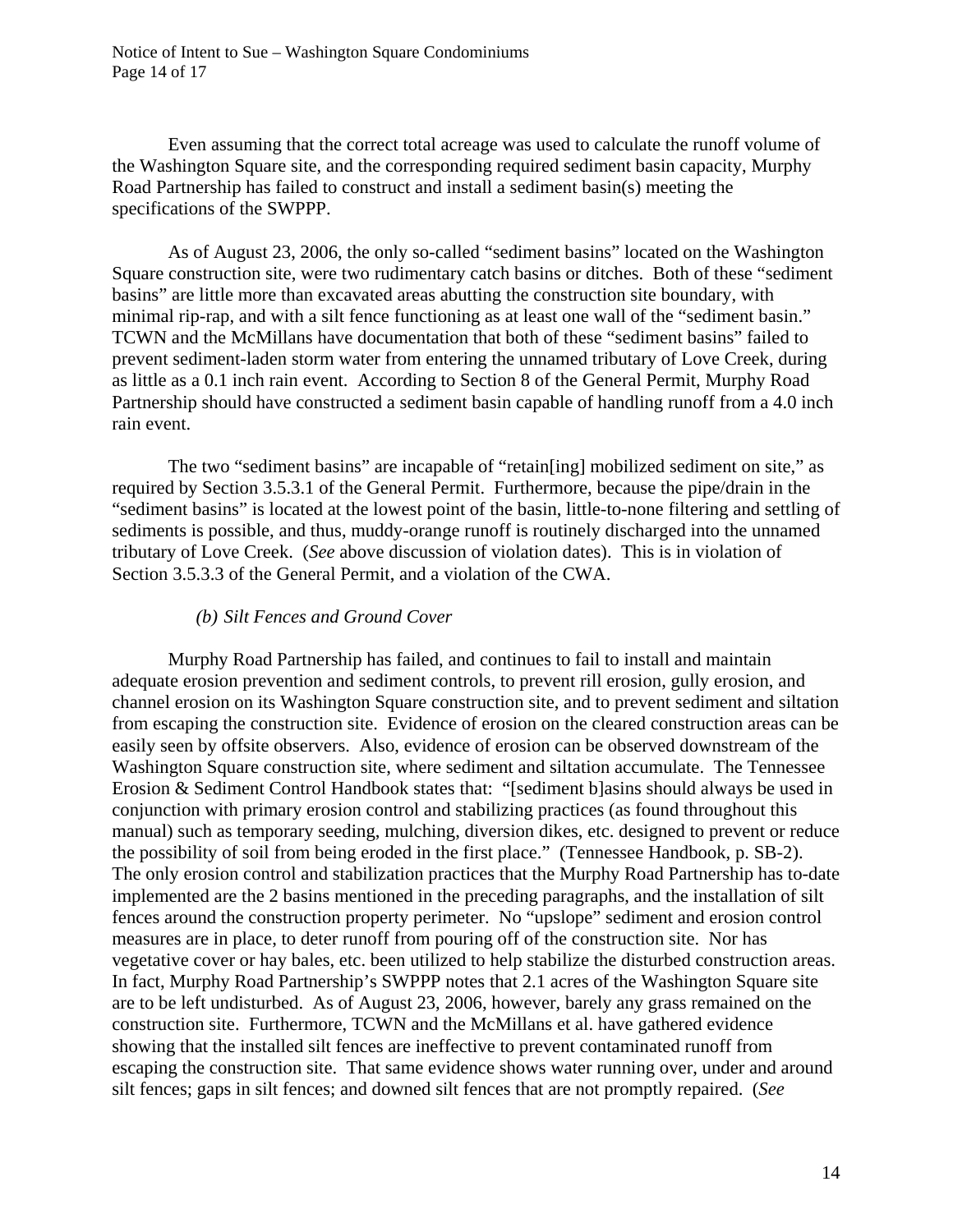Notice of Intent to Sue – Washington Square Condominiums Page 15 of 17

Section 3.5.8.2 of the General Permit, requiring bi-weekly inspection of control measures, and the prompt repair or replacement of damaged or ineffective controls).

Section 3.5.3.1 of the General Permit requires that "[a]ll control measures must be properly selected, installed, and maintained in accordance with the manufacturer's specifications (where applicable) and good engineering practices. All controls measures must be able to slow runoff so that rill and gully formation is prevented." Murphy Road Partnership continues to be in daily violation of this permit requirement, and has been in violation of this permit requirement since the commencement of construction activity at the Washington Square site. At the expiration of the 60-day notice period, TCWN and the McMillans et al. intend to file suit in federal district court, seeking maximum penalties for each and every violation that has occurred and continues to occur, and for each and every day that the violations have occurred and continue to occur.

#### *3. Monitoring, Recording, and Reporting Requirements*

Section 4.4.1 of the General Permit imposes additional SWPPP requirements for discharges into impaired waters, including but not limited to, twice-weekly inspections of the construction site by the permittee, and certification by the permittee of whether erosion prevention and sediment controls are installed and in working order. Section 5 of the General Permit sets forth record retention and reporting requirements.

 A review of the TDEC – Division of Water Pollution Control's records does not indicate that the Murphy Road Partnership has been complying with the requirements of their General Permit and the inspection and reporting requirements under the CWA.  $(40 \text{ CFR } \text{\&} 122.41(i) -$ (l)). Repeated and multiple violations of SWPPP requirements strongly indicate that Murphy Road Partnership has failed to abide by applicable monitoring, recording, and reporting requirements. Furthermore, 40 CFR  $\S$  122.41(1)(6)(i) requires permittees to "report any noncompliance which may endanger health or the environment." Murphy Road Partnership, LLC has been in continuous noncompliance with its SWPPP since it first engaged in construction activity in approximately July 2004, or since it received its NOC for coverage under the General Permit, in November 2005. Not once has Murphy Road Partnership self-reported any violations. This letter serves as notice to Murphy Road Partnership that TCWN and the McMillans et al. intend to file suit in federal district court, at the expiration of the 60-day notice period, seeking maximum penalties for each and every violation concerning Murphy Road Partnership's failure to properly inspect, monitor, record, and report noncompliance with the SWPPP and violations under the CWA, for each and every day that the violations have occurred and continue to occur.

# **F. Property Damage and Common Law Claims**

Section 6.10 of the General Permit provides that:

The issuance of this permit does not convey any property rights of any sort, nor any exclusive privileges, nor does it authorize any injury to private property nor any invasion of personal rights, nor any infringement of federal, state or local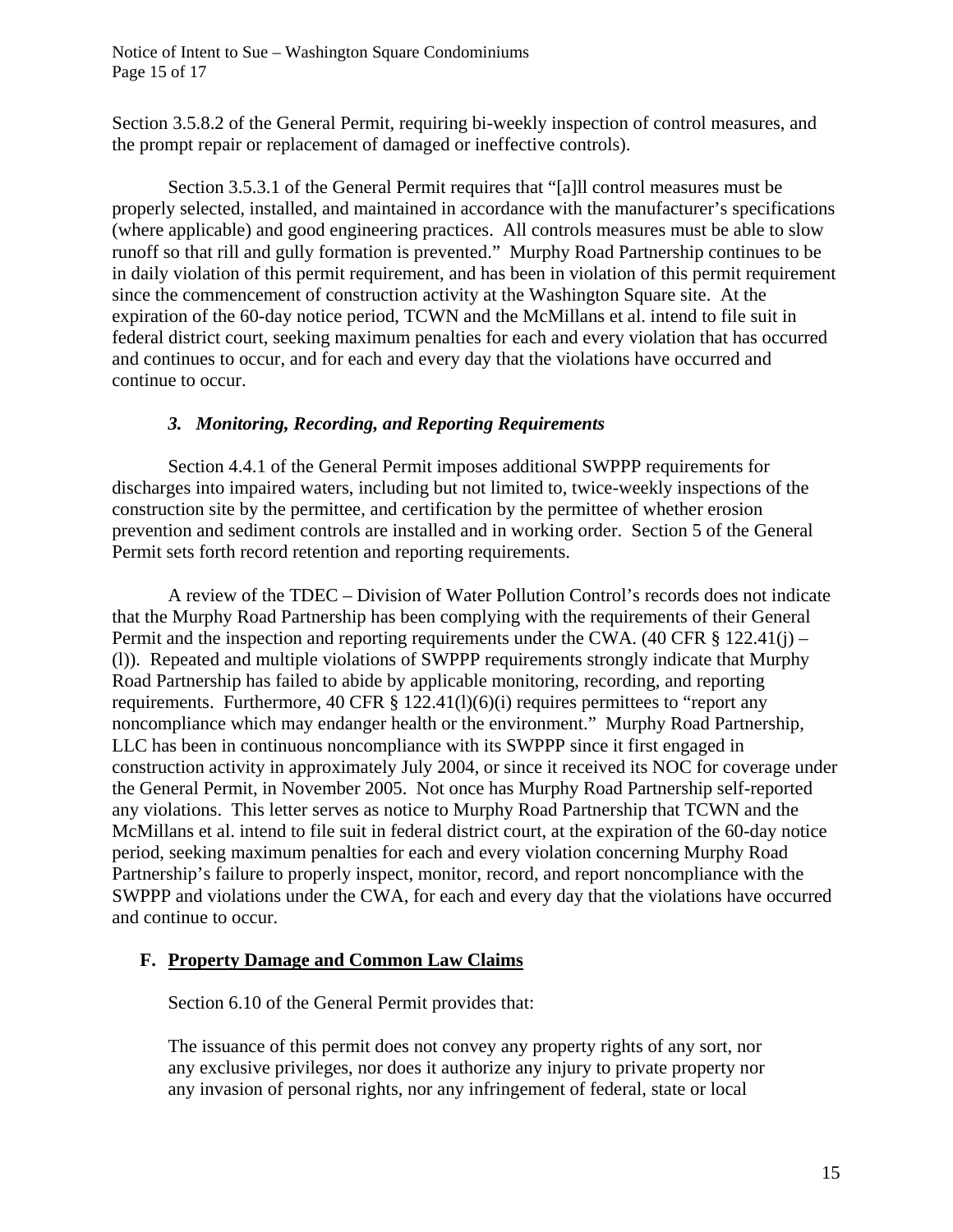laws or regulations. The issuance of this permit does not authorize trespassing or discharges of storm water or non-storm water across private property.

Thus, in addition to violating the CWA and the TN WQCA, the discharge of sediment into Murphy Creek and onto the McMillans' property constitutes a trespass under Tennessee law and is a violation of the McMillans' riparian rights. The violations of the laws cited above, as well as the violations of applicable state laws and local ordinances also constitute negligence per se. Moreover, the unreasonable interference with the use and enjoyment of the McMillans' property constitutes a nuisance, prohibited by Section 4.3.2 of the General Permit. Accordingly, this letter will serve as the McMillans' request that such nuisance be promptly abated (among other relief requested) by the installation of proper erosion prevention and sediment controls, and by the timely removal of accumulated sediment that has escaped and continues to escape the Washington Square construction site; noting however, that this request does not constitute a grant of right of entry upon the McMillans' property without agreed upon arrangements. The McMillans should be entitled recovery of costs and attorneys' fees, to the fullest extent allowable under the CWA and by Tennessee law. Finally, the conscious disregard demonstrated by the Murphy Road Partnership should result in the imposition of punitive damages.

# **V. PENALTIES**

Pursuant to Section 309(d) of the CWA, 33 U.S.C. § 1319(d), and the Adjustment of Civil Monetary Penalties for Inflation, 40 C.F.R. § 19.4, each separate violation of the CWA subjects Murphy Road Partnership, LLC to penalties of up to \$27,500 per day per violation for all violations occurring between August 20, 2001 and March 15, 2004, and \$32,500 per day per violation for all violations occurring since March 15, 2004, payable to the United States Treasury. The McMillians et al. should also be entitled to any costs already incurred as a result of self-help actions and mitigation measures taken to prevent or lessen damage to their property. In addition to civil penalties, TCWN and the McMillans et al. will seek a declaratory judgment and injunctive relief, requiring and commanding Murphy Road Partnership to comply with all federal and state law and requirements as soon as possible, and requiring and commanding Murphy Road Partnership to abate and remedy all damage to private property that has already been caused; and other relief as permitted by law. Finally, Section 505(d) of the CWA, 33 U.S.C. § 1365(d) permits prevailing parties to recover costs and fees, including attorneys' fees, expert witness fees, and other litigation expenses.

# **VI. CONCLUSION**

 Murphy Road Partnership, LLC stands in violation of the CWA and the TN WQCA as specified in this Notice of Intent. The numerous violations, described herein, have occurred and continue to occur, especially because of Murphy Road Partnership's failure to faithfully implement the terms and conditions of its NPDES CGP, as expressed in the provisions and plans of its SWPPP.

TCWN and the McMillans et al. assert that this notice letter sufficiently states grounds for filing suit under the CWA. (40 CFR § 135.3(a)). At the close of the 60-day notice period or